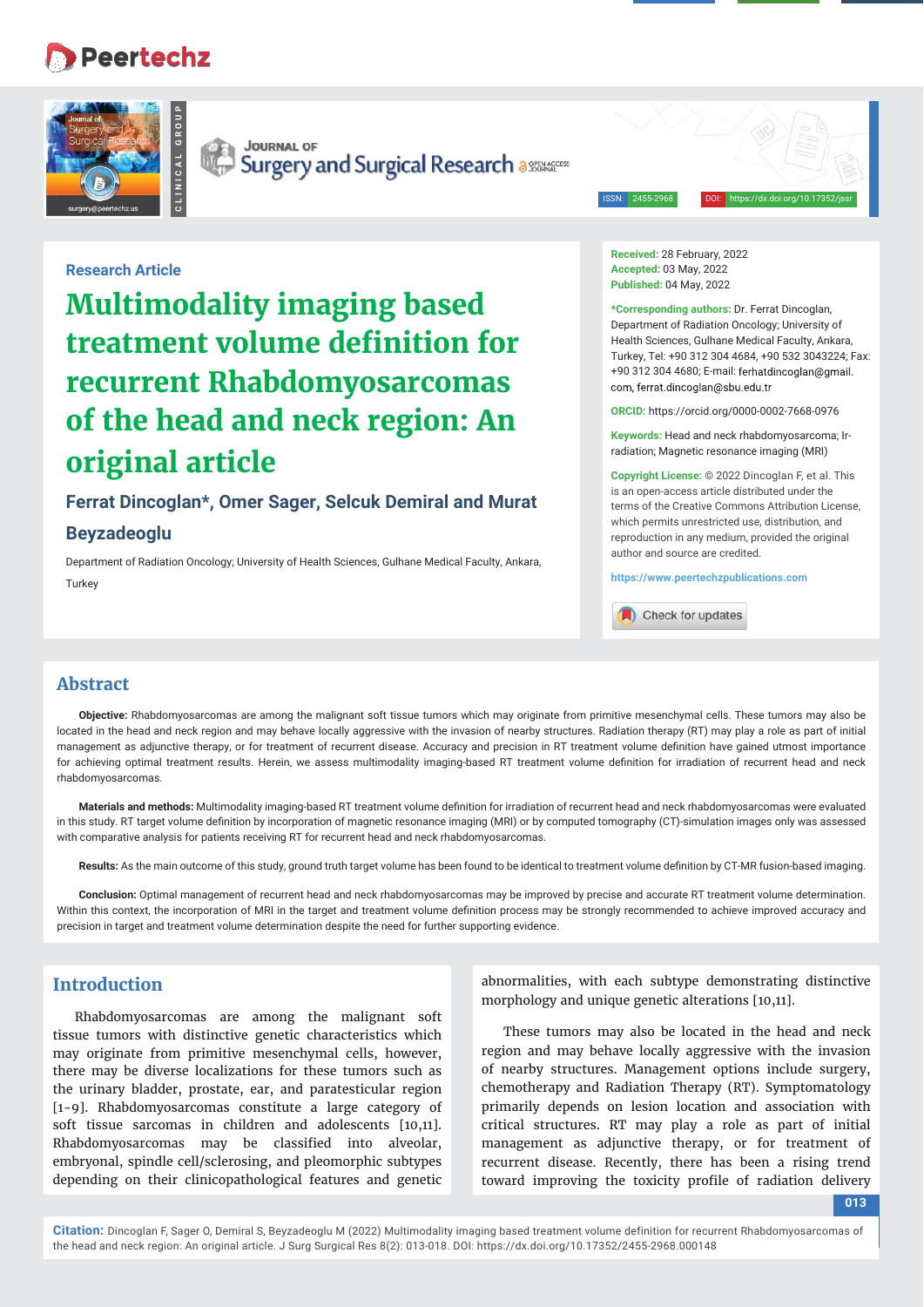by the incorporation of contemporary radiotherapeutic approaches. Within this context, accuracy and precision in RT treatment volume definition have gained utmost importance for achieving optimal treatment results. Herein, we assess multimodality imaging-based RT treatment volume definition for irradiation of recurrent head and neck rhabdomyosarcomas.

#### **Materials and methods**

Multimodality imaging-based RT treatment volume definition for irradiation of recurrent head and neck rhabdomyosarcomas was evaluated in this study. RT target volume definition by incorporation of magnetic resonance imaging (MRI) or by computed tomography (CT)-simulation images only was assessed with comparative analysis for patients receiving RT for recurrent head and neck rhabdomyosarcomas. The ground truth target volume was used as the reference for actual treatment and for comparison purposes and has been defined by board-certified radiation oncologists after thorough evaluation, colleague peer review, detailed discussion, and consensus. All patients have been meticulously evaluated by a multidisciplinary team of experts regarding the lesion size, location, and association with surrounding critical structures, symptomatology, and contemplated results of radiotherapeutic management. CT-simulator (GE Lightspeed RT, GE Healthcare, Chalfont St. Giles, UK) has been used for RT simulation for treatment planning at our tertiary cancer center. Planning CT images were acquired and then sent to the delineation workstation (SimMD, GE, UK) for contouring of treatment volumes and surrounding critical structures. Either CT-simulation images only or fused CT and MR images were used for treatment volume definition for radiotherapeutic management. Treatment volume definition with CT only and with the incorporation of CT-MR fusion was assessed with comparative analysis. Synergy (Elekta, UK) linear accelerator (LINAC) has been utilized for precise delivery of irradiation with routine incorporation of Image-Guided Radiation Therapy (IGRT) techniques such as electronic digital portal imaging and kilovoltage cone-beam CT for treatment verification.

#### **Results**

Radiation treatment planning has been performed by the utilization of contemporary RT treatment planning systems at our tertiary referral institution. Priority was given to minimize exposure of surrounding normal tissues while maintaining optimal treatment volume coverage. Determination of ground truth target volume which was performed by board-certified radiation oncologists was based on collaborative thorough assessment, colleague peer review, detailed discussion and consensus to be used for actual treatment and comparative evaluation. Synergy (Elekta, UK) LINAC was used for treatment delivery by incorporating IGRT techniques including kilovoltage cone-beam CT and electronic digital portal imaging, and for treatment verification. Treatment volume determination by CT-only imaging and by CT-MR fusion-based imaging has been assessed with comparative analysis. As the main outcome of this study, ground truth target volume has been found to be identical to treatment volume definition by CT-MR fusionbased imaging.

Rhabdomyosarcomas belong to the group of malignant soft tissue tumors with distinctive genetic characteristics which originate from primitive mesenchymal cells, nevertheless, there may be different localizations for these tumors including the urinary bladder, prostate, ear, and paratesticular region [1- 9]. Rhabdomyosarcomas typically comprise a large category of soft tissue sarcomas both in children and adolescents [10,11]. Rhabdomyosarcomas can be classified into alveolar, embryonal, spindle cell/sclerosing, and pleomorphic subtypes based on the clinicopathological features and genetic alterations, with each subtype showing unique morphology and distinctive genetic alterations [10,11].

Rhabdomyosarcomas may be locally aggressive soft tissue tumors that may result in significant morbidity due to invasion of surrounding critical structures in the head and neck region. Despite multimodality management, recurrent disease is not uncommon [12]. Management of recurrent rhabdomyosarcomas of the head and neck region poses a formidable challenge to the treating physicians due to critical lesion localization in the vicinity of important structures. RT has been utilized as a part of multimodality management of head and neck rhabdomyosarcomas for both children and adults and may play a critical role to achieve improved therapeutic outcomes [12- 19]. A study by Wen et al. revealed that RT could improve overall survival and event-free survival of patients with head and neck rhabdomyosarcomas by improving local tumor control [19].

Nevertheless, the head and neck region contains critical parts with important functions and excessive exposure to critical structures may result in significant morbidity and deterioration in the quality of life. Within this context, precision in treatment volume definition has become an indispensable aspect of contemporary irradiation protocols with the incorporation of excellent RT delivery techniques and modalities. Precisely focused irradiation of well-defined targets has been achieved by utilization of radiosurgical techniques with robust stereotactic immobilization and image guidance, however, vigilance is required for improved precision and accuracy in treatment volume definition to avoid geographic misses, treatment failures, and radiation-induced adverse effects. While the definition of larger than actual target volumes may result in excessive exposure of neighboring normal tissues with untowards toxicity, determination of smaller than actual target volumes may lead to treatment failures. In this context, there is an apparent need for the optimization of treatment volume definitions. While IGRT techniques may offer improved target localization, utilization of matched CT and MR images may assist in accurate target volume definition for optimal irradiation. There has been accumulating evidence in support of multimodality imaging-based target volume definition for many indications [20-51]. Within this context, this study may add to the growing body of evidence supporting the utility of multimodality imaging-based treatment volume definition for radiotherapeutic management of recurrent head and neck rhabdomyosarcomas.

**014**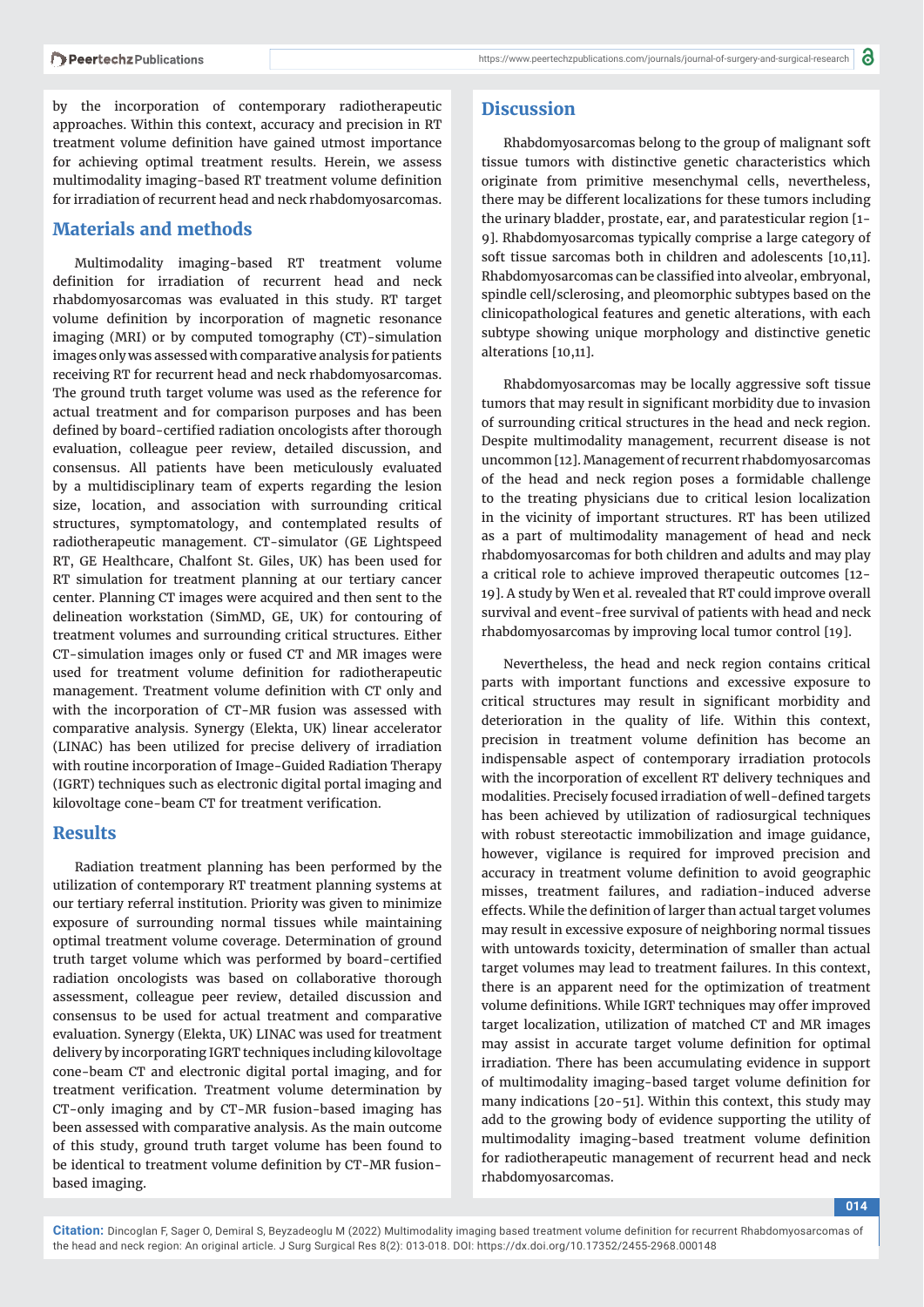The introduction of innovatory technologies offers great potential for improving the toxicity profile of radiation delivery in the millennium era. Utilization of efficacious doses of radiation while maintaining optimal normal tissue sparing may contribute to achieving improved therapeutic outcomes for patients with recurrent head and neck rhabdomyosarcomas. Within this context, accuracy in target volume definition has been an indispensable part of contemporary irradiation strategies. Recent years have witnessed important advances with excellent improvements in the radiation oncology discipline by the introduction of modernized treatment equipment and adaptive irradiation strategies, IGRT, Intensity Modulated Radiation Therapy (IMRT), Adaptive Radiation Therapy (ART), Breathing Adapted Radiation Therapy (BART), molecular imaging methods, automatic segmentation techniques, and stereotactic irradiation [52-89].

In conclusion, optimal management of recurrent head and neck rhabdomyosarcomas may be improved by precise and accurate RT treatment volume determination. Within this context, the incorporation of MRI in the target and treatment volume definition process may be strongly recommended to achieve improved accuracy and precision in target and treatment volume determination despite the need for further supporting evidence.

## **References**

- 1. Bharathy N, Cleary MM, Kim JA, Nagamori K, Crawford KA, Wang E, Saha D, Settelmeyer TP, Purohit R, Skopelitis D, Chang K, Doran JA, Kirschbaum CW, Bharathy S, Crews DW, Randolph ME, Karnezis AN, Hudson-Price L, Dhawan J, Michalek JE, Ciulli A, Vakoc CR, Keller C. SMARCA4 biology in alveolar rhabdomyosarcoma. Oncogene. 2022 Mar;41(11):1647-1656. doi: 10.1038/ s41388-022-02205-0. Epub 2022 Jan 29. PMID: 35094009.
- 2. Davies OMT, Bruckner AL, McCalmont T, Mascarenhas L, Oza V, Williams ML, Wine-Lee L, Shern JF, Siegel DH. Cutaneous mosaic RASopathies associated with rhabdomyosarcoma. Pediatr Blood Cancer. 2022 May;69(5):e29639. doi: 10.1002/pbc.29639. Epub 2022 Mar 6. PMID: 35253347.
- 3. Huang D, Watal P, Drehner D, Dhar D, Chandra T. Rhabdomyosarcoma With Diffuse Bone Marrow Metastases. Cureus. 2022 Feb 3;14(2):e21863. doi: 10.7759/cureus.21863. PMID: 35265406; PMCID: PMC8897967.
- 4. Okuno K, Kawaba D, Maejima A, Kakee S, Namba N. A high-risk alveolar rhabdomyosarcoma case with Duchenne muscular dystrophy. Pediatr Int. 2022 Jan;64(1):e14754. doi: 10.1111/ped.14754. Epub 2021 Nov 10. PMID: 34757683.
- 5. Pan Y, Li J, Lou S, Chen W, Lin Y, Shen N, Li Y. Down-Regulated miR-130a/b Attenuates Rhabdomyosarcoma Proliferation *via PPARG*. Front Mol Biosci. 2022 Feb 4;8:766887. doi: 10.3389/fmolb.2021.766887. PMID: 35187064; PMCID: PMC8854650.
- 6. Fukushima H, Suzuki R, Yamaki Y, Hosaka S, Inaba M, Morii W, Noguchi E, Takada H. Cancer predisposition genes in Japanese children with rhabdomyosarcoma. J Hum Genet. 2022 Jan;67(1):35-41. doi: 10.1038/ s10038-021-00961-7. Epub 2021 Jul 14. PMID: 34257391.
- 7. Chen J, Liu X, Lan J, Li T, She C, Zhang Q, Yang W. Rhabdomyosarcoma in Adults: Case Series and Literature Review. Int J Womens Health. 2022 Mar 28;14:405-414. doi: 10.2147/IJWH.S352143. PMID: 35370426; PMCID: PMC8973688.
- 8. Tamura S, Hayashi T, Ichimura T, Yaegashi N, Abiko K, Konishi I. Characteristic of Uterine Rhabdomyosarcoma by Algorithm of Potential Biomarkers for Uterine Mesenchymal Tumor. Curr Oncol. 2022 Mar 28;29(4):2350-2363. doi: 10.3390/curroncol29040190. PMID: 35448164; PMCID: PMC9027675.
- 9. Kalita P, Dey B, Lyngdoh BS, Khonglah Y, Laishram D. Alveolar Rhabdomyosarcoma of the Parotid Region: A Cytopathological Diagnosis. J Cytol. 2022 Jan-Mar;39(1):51-52. doi: 10.4103/joc.joc\_152\_21. Epub 2022 Jan 31. PMID: 35341116; PMCID: PMC8955693.
- 10. Agaram NP. Evolving classification of rhabdomyosarcoma. Histopathology. 2022 Jan;80(1):98-108. doi: 10.1111/his.14449. PMID: 34958505.
- 11. Crane JN, Xue W, Qumseya A, Gao Z, Arndt CAS, Donaldson SS, Harrison DJ, Hawkins DS, Linardic CM, Mascarenhas L, Meyer WH, Rodeberg DA, Rudzinski ER, Shulkin BL, Walterhouse DO, Venkatramani R, Weiss AR. Clinical group and modified TNM stage for rhabdomyosarcoma: A review from the Children's Oncology Group. Pediatr Blood Cancer. 2022 Jun;69(6):e29644. doi: 10.1002/ pbc.29644. Epub 2022 Mar 6. PMID: 35253352.
- 12. Casey DL, Wolden SL. Rhabdomyosarcoma of the Head and Neck: A Multimodal Approach. J Neurol Surg B Skull Base. 2018 Feb;79(1):58-64. doi: 10.1055/s-0037-1617450. Epub 2018 Jan 18. PMID: 29404242; PMCID: PMC5796820.
- 13. Ferrari A, Dileo P, Casanova M, Bertulli R, Meazza C, Gandola L, Navarria P, Collini P, Gronchi A, Olmi P, Fossati-Bellani F, Casali PG. Rhabdomyosarcoma in adults. A retrospective analysis of 171 patients treated at a single institution. Cancer. 2003 Aug 1;98(3):571-80. doi: 10.1002/cncr.11550. PMID: 12879475.
- 14. Wu Y, Li C, Zhong Y, Guo W, Ren G. Head and neck rhabdomyosarcoma in adults. J Craniofac Surg. 2014 May;25(3):922-5. doi: 10.1097/ SCS.0000000000000704. PMID: 24777012.
- 15. Radzikowska J, Kukwa W, Kukwa A, Czarnecka A, Krzeski A. Rhabdomyosarcoma of the head and neck in children. Contemp Oncol (Pozn). 2015;19(2):98-107. doi: 10.5114/wo.2015.49158. Epub 2015 Feb 13. PMID: 26034386; PMCID: PMC4444444.
- 16. Radzikowska J, Kukwa W, Kukwa A, Czarnecka AM, Kawecki M, Lian F, Szczylik C, Krzeski A. Management of pediatric head and neck rhabdomyosarcoma: A case-series of 36 patients. Oncol Lett. 2016 Nov;12(5):3555-3562. doi: 10.3892/ol.2016.5072. Epub 2016 Sep 1. PMID: 27900036; PMCID: PMC5104052.
- 17. Glosli H, Bisogno G, Kelsey A, Chisholm JC, Gaze M, Kolb F, McHugh K, Shipley J, Gallego S, Merks JHM, Smeele LE, Mandeville H, Ferrari A, Minard-Colin V, Corradini N, Jenney M, Zanetti I, De Salvo GL, Orbach D; EpSSG members. Nonparameningeal head and neck rhabdomyosarcoma in children, adolescents, and young adults: Experience of the European paediatric Soft tissue sarcoma Study Group (EpSSG) - RMS2005 study. Eur J Cancer. 2021 Jul;151:84-93. doi: 10.1016/j.ejca.2021.04.007. Epub 2021 May 7. PMID: 33971448.
- 18. Frankart AJ, Breneman JC, Pater LE. Radiation Therapy in the Treatment of Head and Neck Rhabdomyosarcoma. Cancers (Basel). 2021 Jul 16;13(14):3567. doi: 10.3390/cancers13143567. PMID: 34298780; PMCID: PMC8305800.
- 19. Wen Y, Huang D, Zhang W, Zhang Y, Hu H, Li J. Radiation therapy is an important factor to improve survival in pediatric patients with head and neck rhabdomyosarcoma by enhancing local control: a historical cohort study from a single center. BMC Pediatr. 2020 May 29;20(1):265. doi: 10.1186/s12887- 020-02165-y. PMID: 32471472; PMCID: PMC7260775.
- 20. Demiral S, Sager O, Dincoglan F, Uysal B, Gamsiz H, et al. Evaluation of Target Volume Determination for Single Session Stereotactic Radiosurgery (SRS) of Brain Metastases. Canc Therapy & Oncol Int J. 2018; 12: 555848.
- 21. Sager O, Dincoglan F, Demiral S, Beyzadeoglu M. Evaluation of Radiosurgery Target Volume Determination for Meningiomas Based on Computed Tomography (CT) And Magnetic Resonance Imaging (MRI). Cancer Sci Res Open Access. 2019; 5:1-4.
- 22. Dincoglan F, Sager O, Demiral S, Beyzadeoglu M. Multimodality Imaging for Radiosurgical Management of Arteriovenous Malformations. Asian Journal of Pharmacy, Nursing and Medical Sciences. 2019; 7:7-12.

**015**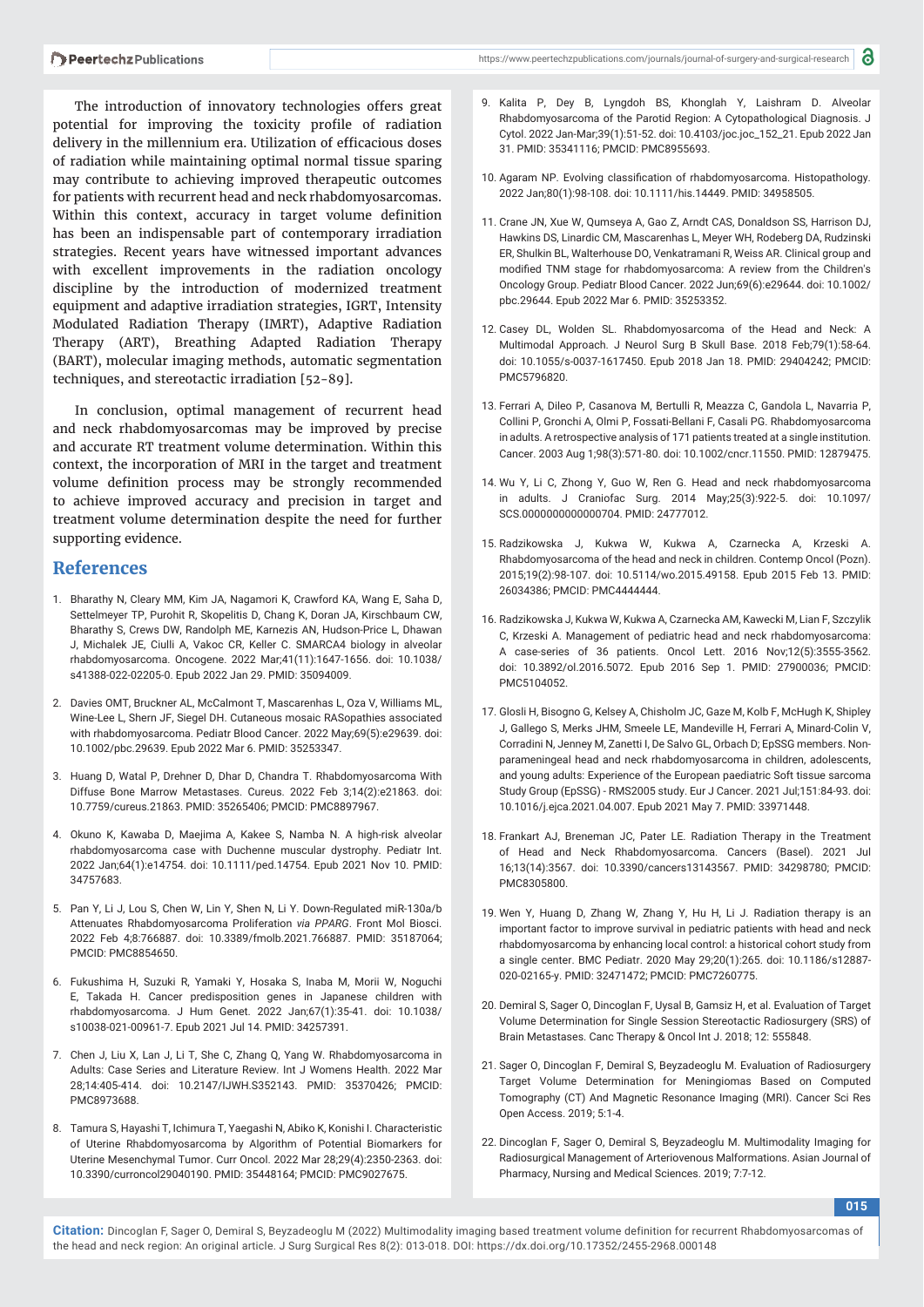- 23. Sager O, Dincoglan F, Demiral S, Gamsiz H, Uysal B, et al. Utility of Magnetic Resonance Imaging (Imaging) in Target Volume Definition for Radiosurgery of Acoustic Neuromas. Int J Cancer Clin Res. 2019; 6:119.
- 24. Sager O, Dincoglan F, Demiral S, Gamsiz H, Uysal B, et al. Evaluation of the Impact of Magnetic Resonance Imaging (MRI) on Gross Tumor Volume (GTV) Definition for Radiation Treatment Planning (RTP) of Inoperable High Grade Gliomas (HGGs). Concepts in Magnetic Resonance Part A 2019; Article ID 4282754.
- 25. Demiral S, Sager O, Dincoglan F, Beyzadeoglu M. Assessment of target definition based on Multimodality imaging for radiosurgical Management of glomus jugulare tumors (GJTs). Canc Therapy & Oncol Int J. 2019; 15:555909.
- 26. Demiral S, Sager O, Dincoglan F, Beyzadeoglu M. Assessment of Computed Tomography (CT) And Magnetic Resonance Imaging (MRI) Based Radiosurgery Treatment Planning for Pituitary Adenomas. Canc Therapy & Oncol Int J. 2019; 13: 555857.
- 27. Beyzadeoglu M, Sager O, Dincoglan F, Demiral S. Evaluation of Target Definition for Stereotactic Reirradiation of Recurrent Glioblastoma. Arch Can Res. 2019; 7:3.
- 28. Dincoglan F, Sager O, Demiral S, Beyzadeoglu M. Incorporation of Multimodality Imaging in Radiosurgery Planning for Craniopharyngiomas: An Original Article. SAJ Cancer Sci. 2019; 6:103.
- 29. Demiral S, Beyzadeoglu M, Dincoglan F, Sager O. Evaluation of Radiosurgery Target Volume Definition for Tectal Gliomas with Incorporation of Magnetic Resonance Imaging (MRI): An Original Article. **Biomedical Journal of Scientific & Technical Research (BJSTR) 2020;** 27:20543-20547.
- 30. Beyzadeoglu M, Dincoglan F, Demiral S, Sager O. Target Volume Determination for Precise Radiation Therapy (RT) of Central Neurocytoma: An Original Article. International Journal of Research Studies in Medical and Health Sciences. 2020; 5: 29-34.
- 31. Sager O, Dincoglan F, Demiral S, Beyzadeoglu M. Evaluation of Target Volume Determination for Irradiatıon of Pilocytic Astrocytomas: An Original Article. ARC Journal of Cancer Science. 2020; 6: 1-5.
- 32. Sager O, Dincoglan F, Demiral S, Beyzadeoglu M. Radiosurgery Treatment Volume Determination for Brain Lymphomas with and without Incorporation of Multimodality Imaging. Journal of Medical Pharmaceutical and Allied Sciences. 2020; 9:2398-2404.
- 33. Demiral S, Beyzadeoglu M, Dincoglan F, Sager O. Assessment of Target Volume Definition for Radiosurgery of Atypical Meningiomas with Multimodality Imaging. Journal of Hematology and Oncology Research. 2020; 3: 14-21.
- 34. Beyzadeoglu M, Dincoglan F, Sager O, Demiral S. Determination of Radiosurgery Treatment Volume for Intracranial Germ Cell Tumors (GCTS). Asian Journal of Pharmacy, Nursing and Medical Sciences. 2020; 8: 18-23.
- 35. Sager O, Demiral S, Dincoglan F, Beyzadeoglu M. Target Volume Definition for Stereotactic Radiosurgery (SRS) Of Cerebral Cavernous Malformations (CCMs). Canc Therapy & Oncol Int J. 2020; 15:555917.
- 36. Sager O, Dincoglan F, Demiral S, Beyzadeoglu M. Treatment Volume Determination for Irradiation of Recurrent Nasopharyngeal Carcinoma with Multimodality Imaging: An Original Article. ARC Journal of Cancer Science. 2020; 6:18-23.
- 37. Dincoglan F, Sager O, Demiral S, Beyzadeoglu M. Target Definition of orbital Embryonal Rhabdomyosarcoma (Rms) by Multimodality Imaging: An Original Article. ARC Journal of Cancer Science. 2020; 6:12-17.
- 38. Dincoglan F, Demiral S, Sager O, Beyzadeoglu M. Utility of Multimodality Imaging Based Target Volume Definition for Radiosurgery of Trigeminal Neuralgia: An Original Article. Biomed J Sci & Tech Res. 2020; 26: 19728- 19732.
- 39. Demiral S, Dincoglan F, Sager O, Beyzadeoglu . Multimodality Imaging Based Target Definition of Cervical Lymph Nodes in Precise Limited Field Radiation Therapy (Lfrt) for Nodular Lymphocyte Predominant Hodgkin Lymphoma (Nlphl). ARC Journal of Cancer Science. 2020; 6: 06-11.
- 40. Sager O, Dincoglan F, Demiral S, Beyzadeoglu M. Evaluation of Treatment Volume Determination for Irradiation of chordoma: an Original Article. International Journal of Research Studies in Medical and Health Sciences. 2020; 5:3-8.
- 41. Sager O, Dincoglan F, Demiral S, Beyzadeoglu M. Assessment of Target Volume Definition for Irradiation of Hemangiopericytomas: An Original Article. Canc Therapy & Oncol Int J. 2020; 17(2):555959.
- 42. Dincoglan F, Beyzadeoglu M, Demiral S, Sager O. Assessment of Treatment Volume Definition for Irradiation of Spinal Ependymomas: an Original Article. ARC Journal of Cancer Science. 2020; 6:1-6.
- 43. Beyzadeoglu M, Sager O, Demiral S, Dincoglan F. Reappraisal of multimodality imaging for improved Radiation Therapy (RT) target volume determination of recurrent Oral Squamous Cell Carcinoma (OSCC): An original article. J Surg Surgical Res. 2022; 8:004-008.
- 44. Sager O, Demiral S, Dincoglan F, Beyzadeoglu M. Assessment of posterior fossa target definition by multimodality imaging for patients with medulloblastoma. J Surg Surgical Res. 2021; 7:037-041.
- 45. Sager O, Dincoglan F, Demiral S, Beyzadeoglu M. Evaluation of Changes in Tumor Volume Following Upfront Chemotherapy for Locally Advanced Non Small Cell Lung Cancer (NSCLC). Glob J Cancer Ther. 2021; 7: 031-034.
- 46. Dincoglan F, Demiral S, Sager O, Beyzadeoglu M. Evaluation of Target Definition for Management of Myxoid Liposarcoma (MLS) with Neoadjuvant Radiation Therapy (RT). Biomed J Sci Tech Res. 2021; 33:26171-26174.
- 47. Demiral S, Dincoglan F, Sager O, Beyzadeoglu M. Assessment of Multimodality Imaging for Target Definition of Intracranial Chondrosarcomas. Canc Therapy Oncol Int J. 2021; 18: 001-005.
- 48. Dincoglan F, Sager O, Demiral S, Beyzadeoglu M. Impact of Multimodality Imaging to Improve Radiation Therapy (RT) Target Volume Definition for Malignant Peripheral Nerve Sheath Tumor (MPNST). Biomed J Sci Tech Res. 2021; 34: 26734-26738.
- 49. Sager O, Dincoglan F, Demiral S, Beyzadeoglu M. Radiation Therapy (RT) target determination for irradiation of bone metastases with soft tissue component: Impact of multimodality imaging. J Surg Surgical Res. 2021; 7: 042-046.
- 50. Sager O, Demiral S, Dincoglan F, Beyzadeoglu M. Multimodality Imaging Based Treatment Volume Definition for Reirradiation of Recurrent Small Cell Lung Cancer (SCLC). Arch Can Res. 2021; 9: 1-5.
- 51. Dincoglan F, Sager O, Demiral S, Beyzadeoglu M. Assessment of the role of multimodality imaging for treatment volume definition of intracranial ependymal tumors: An original article. Glob J Cancer Ther. 2021; 7: 043-045.
- 52. Sager O, Dincoglan F, Demiral S, Gamsiz H, Uysal B, Ozcan F, Colak O, Gumustepe E, Elcim Y, Gundem E, Dirican B, Beyzadeoglu M. Optimal timing of thoracic irradiation for limited stage small cell lung cancer: Current evidence and future prospects. World J Clin Oncol. 2022 Feb 24;13(2):116-124. doi: 10.5306/wjco.v13.i2.116. PMID: 35316927; PMCID: PMC8894269.
- 53. Demiral S, Sager O, Dincoglan F, Uysal B, Gamsiz H, Elcim Y, Dirican B, Beyzadeoglu M. Evaluation of breathing-adapted radiation therapy for right-sided early stage breast cancer patients. Indian J Cancer. 2021 Apr-Jun;58(2):195-200. doi: 10.4103/ijc.IJC\_140\_19. PMID: 33402561.
- 54. Sager O, Dincoglan F, Demiral S, Uysal B, Gamsiz H, Colak O, Ozcan F, Gundem E, Elcim Y, Dirican B, Beyzadeoglu M. Concise review of stereotactic irradiation for pediatric glial neoplasms: Current concepts and future directions. World J Methodol. 2021 May 20;11(3):61-74. doi: 10.5662/wjm.v11.i3.61. PMID: 34026579; PMCID: PMC8127424.

**016**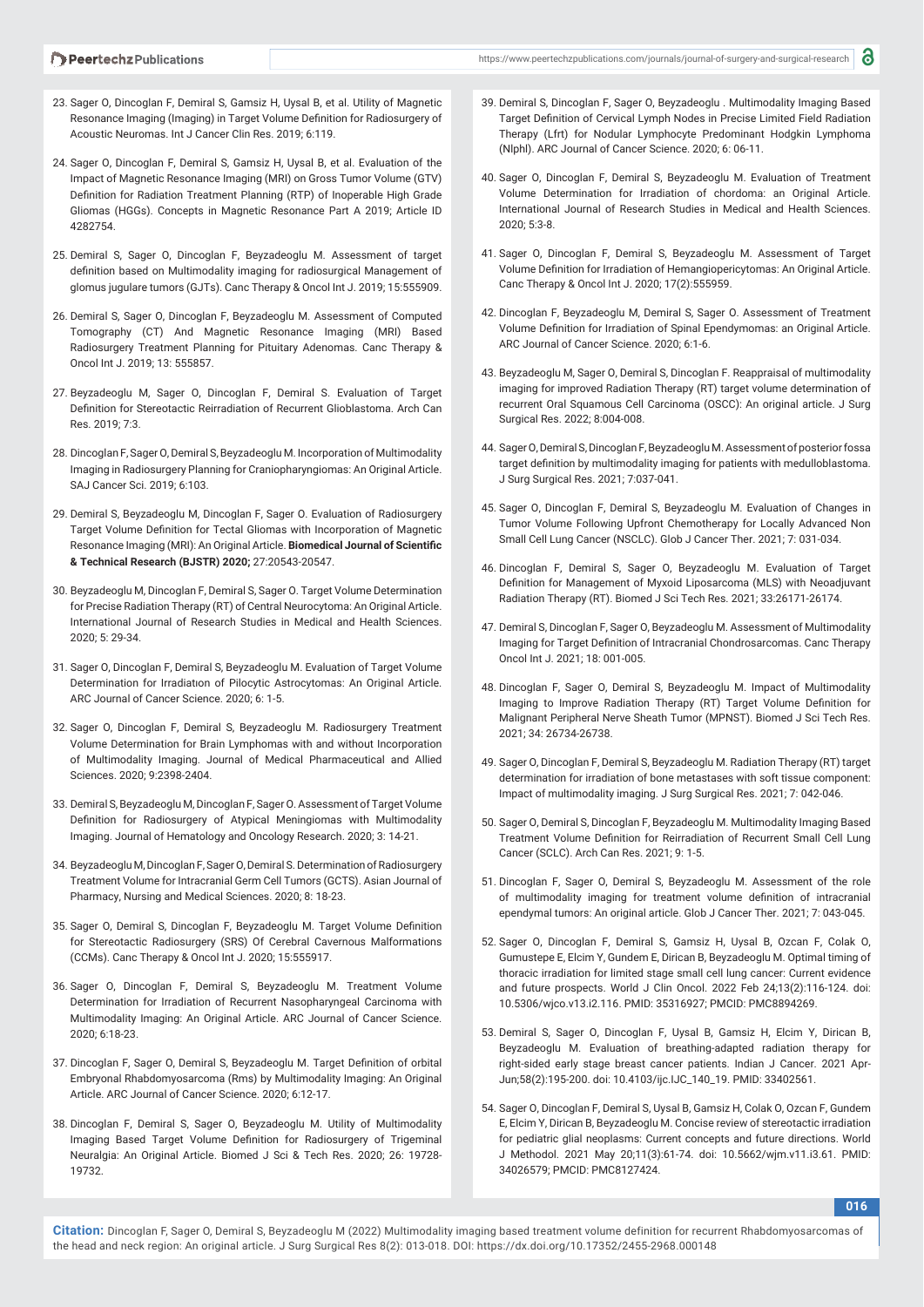- 55. Sager O, Dincoglan F, Demiral S, Uysal B, Gamsiz H, et al. Omission of Radiation Therapy (RT) for Metaplastic Breast Cancer (MBC): A Review Article. International Journal of Research Studies in Medical and Health Sciences. 2021; 6: 10-15.
- 56. Sager O, Dincoglan F, Demiral S, Uysal B, Gamsiz H, Ozcan F, Colak O, Elcim Y, Gundem E, Dirican B, Beyzadeoglu M. Adaptive radiation therapy of breast cancer by repeated imaging during irradiation. World J Radiol. 2020 May 28;12(5):68-75. doi: 10.4329/wjr.v12.i5.68. PMID: 32549955; PMCID: PMC7288774.
- 57. Sager O, Dincoglan F, Demiral S, Uysal B, Gamsiz H, Ozcan F, Colak O, Elcim Y, Dirican B, Beyzadeoglu M. Breathing adapted radiation therapy for leukemia relapse in the breast: A case report. World J Clin Oncol. 2019 Nov 24;10(11):369-374. doi: 10.5306/wjco.v10.i11.369. PMID: 31815096; PMCID: PMC6895000.
- 58. Sager O, Dincoglan F, Demiral S, Uysal B, Gamsiz H, et al. Utility of Molecular Imaging with 2-Deoxy-2-[Fluorine-18] Fluoro-DGlucose Positron Emission Tomography (18F-FDG PET) for Small Cell Lung Cancer (SCLC): A Radiation Oncology Perspective. Curr Radiopharm.2019; 12: 4-10.
- 59. Sager O, Dincoglan F, Uysal B, Demiral S, Gamsiz H, Elcim Y, Gundem E, Dirican B, Beyzadeoglu M. Evaluation of adaptive radiotherapy (ART) by use of replanning the tumor bed boost with repeated computed tomography (CT) simulation after whole breast irradiation (WBI) for breast cancer patients having clinically evident seroma. Jpn J Radiol. 2018 Jun;36(6):401-406. doi: 10.1007/s11604-018-0735-2. Epub 2018 Apr 5. PMID: 29623550.
- 60. Sager O, Dincoglan F, Uysal B, Demiral S, Gamsiz H, et al. Splenic Irradiation: A Concise Review of the Literature. J App Hem Bl Tran. 2017; 1:101.
- 61. Sager O, Beyzadeoglu M, Dincoglan F, Demiral S, Uysal B, Gamsiz H, Akin M, Gundem E, Dirican B. Adaptive splenic radiotherapy for symptomatic splenomegaly management in myeloproliferative disorders. Tumori. 2015 Jan-Feb;101(1):84-90. doi: 10.5301/tj.5000221. Epub 2015 Feb 3. PMID: 25702680.
- 62. Özsavaş EE, Telatar Z, Dirican B, Sağer Ö, Beyzadeoğlu M. Automatic segmentation of anatomical structures from CT scans of thorax for RTP. Comput Math Methods Med. 2014;2014:472890. doi: 10.1155/2014/472890. Epub 2014 Dec 18. PMID: 25587349; PMCID: PMC4281476.
- 63. Dincoglan F, Beyzadeoglu M, Sager O, Oysul K, Kahya YE, Gamsiz H, Uysal B, Demiral S, Dirican B, Surenkok S. Dosimetric evaluation of critical organs at risk in mastectomized left-sided breast cancer radiotherapy using breathhold technique. Tumori. 2013 Jan-Feb;99(1):76-82. doi: 10.1700/1248.13792. PMID: 23549004.
- 64. Sager Ö, Dinçoglan F, Gamsiz H, Demiral S, Uysal B, et al. Evaluation of the impact of integrated [18f]-fluoro-2-deoxy-D-glucose positron emission tomography/computed tomography imaging on staging and radiotherapy treatment volume definition of nonsmall cell lung cancer. *Gulhane Med J. 2012;* 54: 220-227.
- 65. Sager O, Beyzadeoglu M, Dincoglan F, Oysul K, Kahya YE, et al. The Role of Active Breathing Control-Moderate Deep Inspiration Breath-Hold (ABCmDIBH) Usage in non-Mastectomized Left-sided Breast Cancer Radiotherapy: A Dosimetric Evaluation UHOD - Uluslararasi Hematoloji-Onkoloji Dergisi. 2012; 22:147-155.
- 66. Sager O, Beyzadeoglu M, Dincoglan F, Oysul K, Kahya YE, Gamsiz H, Uysal B, Demiral S, Dirican B, Surenkok S. Evaluation of active breathing controlmoderate deep inspiration breath-hold in definitive non-small cell lung cancer radiotherapy. Neoplasma. 2012;59(3):333-40. doi: 10.4149/neo\_2012\_043. PMID: 22296503.
- 67. Beyzadeoglu M, Sager O, Dincoglan F, Demiral S, Uysal B, et al. Single Fraction Stereotactic Radiosurgery (SRS) versus Fractionated Stereotactic Radiotherapy (FSRT) for Vestibular Schwannoma (VS). J Surg Surgical Res. 2020; 6: 062-066.
- 68. Dincoglan F, Beyzadeoglu M, Sager O, Demiral S, Uysal B, et al. A Concise Review of Irradiation for Temporal Bone Chemodectomas (TBC). Arch Otolaryngol Rhinol. 2020; 6:016-020.
- 69. Sager O, Beyzadeoglu M, Dincoglan F, Demiral S, Gamsiz H, et al. Multimodality management of cavernous sinus meningiomas with less extensive surgery followed by subsequent irradiation: Implications for an improved toxicity profile. J Surg Surgical Res. 2020; 6:056-061.
- 70. Dincoglan F, Sager O, Demiral S, Gamsiz H, Uysal B, Onal E, Ekmen A, Dirican B, Beyzadeoglu M. Fractionated stereotactic radiosurgery for locally recurrent brain metastases after failed stereotactic radiosurgery. Indian J Cancer. 2019 Apr-Jun;56(2):151-156. doi: 10.4103/ijc.IJC\_786\_18. PMID: 31062735.
- 71. Dincoglan F, Sager O, Uysal B, Demiral S, Gamsiz H, Gündem E, Elcim Y, Dirican B, Beyzadeoglu M. Evaluatıon of hypofractıonated stereotactıc radıotherapy (HFSRT) to the resectıon cavıty after surgıcal resectıon of braın metastases: A sıngle center experıence. Indian J Cancer. 2019 Jul-Sep;56(3):202-206. doi: 10.4103/ijc.IJC\_345\_18. PMID: 31389381.
- 72. Demiral S, Dincoglan F, Sager O, Uysal B, Gamsiz H, et al. Contemporary Management of Meningiomas with Radiosurgery. Int J Radiol Imaging Technol. 2018; 80:187-190.
- 73. Dincoglan F, Sager O, Demiral S, Uysal B, Gamsiz H, et al. Radiosurgery for recurrent glioblastoma: A review article. Neurol Disord Therap. 2017; 1:1-5.
- 74. Demiral S, Dincoglan F, Sager O, Gamsiz H, Uysal B, Gundem E, Elcim Y, Dirican B, Beyzadeoglu M. Hypofractionated stereotactic radiotherapy (HFSRT) for who grade I anterior clinoid meningiomas (ACM). Jpn J Radiol. 2016 Nov;34(11):730-737. doi: 10.1007/s11604-016-0581-z. Epub 2016 Sep 22. PMID: 27659448.
- 75. Sager O, Dincoglan F, Beyzadeoglu M. Stereotactic radiosurgery of glomus jugulare tumors: current concepts, recent advances and future perspectives. CNS Oncol. 2015;4(2):105-14. doi: 10.2217/cns.14.56. PMID: 25768334; PMCID: PMC6093031.
- 76. Gamsiz H, Beyzadeoglu M, Sager O, Demiral S, Dincoglan F, Uysal B, Onal E, Dirican B. Evaluation of stereotactic body radiation therapy in the management of adrenal metastases from non-small cell lung cancer. Tumori. 2015 Jan-Feb;101(1):98-103. doi: 10.5301/tj.5000222. Epub 2015 Feb 5. PMID: 25702673.
- 77. Dincoglan F, Beyzadeoglu M, Sager O, Demiral S, Gamsiz H, Uysal B, Ebruli C, Akin M, Oysul K, Sirin S, Dirican B. Management of patients with recurrent glioblastoma using hypofractionated stereotactic radiotherapy. Tumori. 2015 Mar-Apr;101(2):179-84. doi: 10.5301/tj.5000236. Epub 2015 Mar 19. PMID: 25791534.
- 78. Demiral S, Beyzadeoglu M, Sager O, Dincoglan F, Gamsiz H, et al. Evaluation of linear accelerator (linac)-based stereotactic radiosurgery (srs) for the treatment of craniopharyngiomas. UHOD - Uluslararasi Hematoloji-Onkoloji Dergisi. 2014; 24:123-129.
- 79. Demiral S, Beyzadeoglu M, Sager O, Dincoglan F, Gamsiz H, et al. Evaluation of Linear Accelerator (Linac)-Based Stereotactic Radiosurgery (Srs) for the Treatment of Craniopharyngiomas. UHOD-Uluslararasi Hematoloji Onkoloji Dergisi. 2014; 24:123-129.
- 80. Gamsiz H, Beyzadeoglu M, Sager O, Dincoglan F, Demiral S, Uysal B, Surenkok S, Oysul K, Dirican B. Management of pulmonary oligometastases by stereotactic body radiotherapy. Tumori. 2014 Mar-Apr;100(2):179-83. doi: 10.1700/1491.16407. PMID: 24852862.
- 81. Sager O, Beyzadeoglu M, Dincoglan F, Gamsiz H, Demiral S, Uysal B, Oysul K, Dirican B, Sirin S. Evaluation of linear accelerator-based stereotactic radiosurgery in the management of glomus jugulare tumors. Tumori. 2014 Mar-Apr;100(2):184-8. doi: 10.1700/1491.16409. PMID: 24852863.
- 82. Sager O, Beyzadeoglu M, Dincoglan F, Uysal B, Gamsiz H, Demiral S, Oysul K, Dirican B, Sirin S. Evaluation of linear accelerator (LINAC)-based

**017**